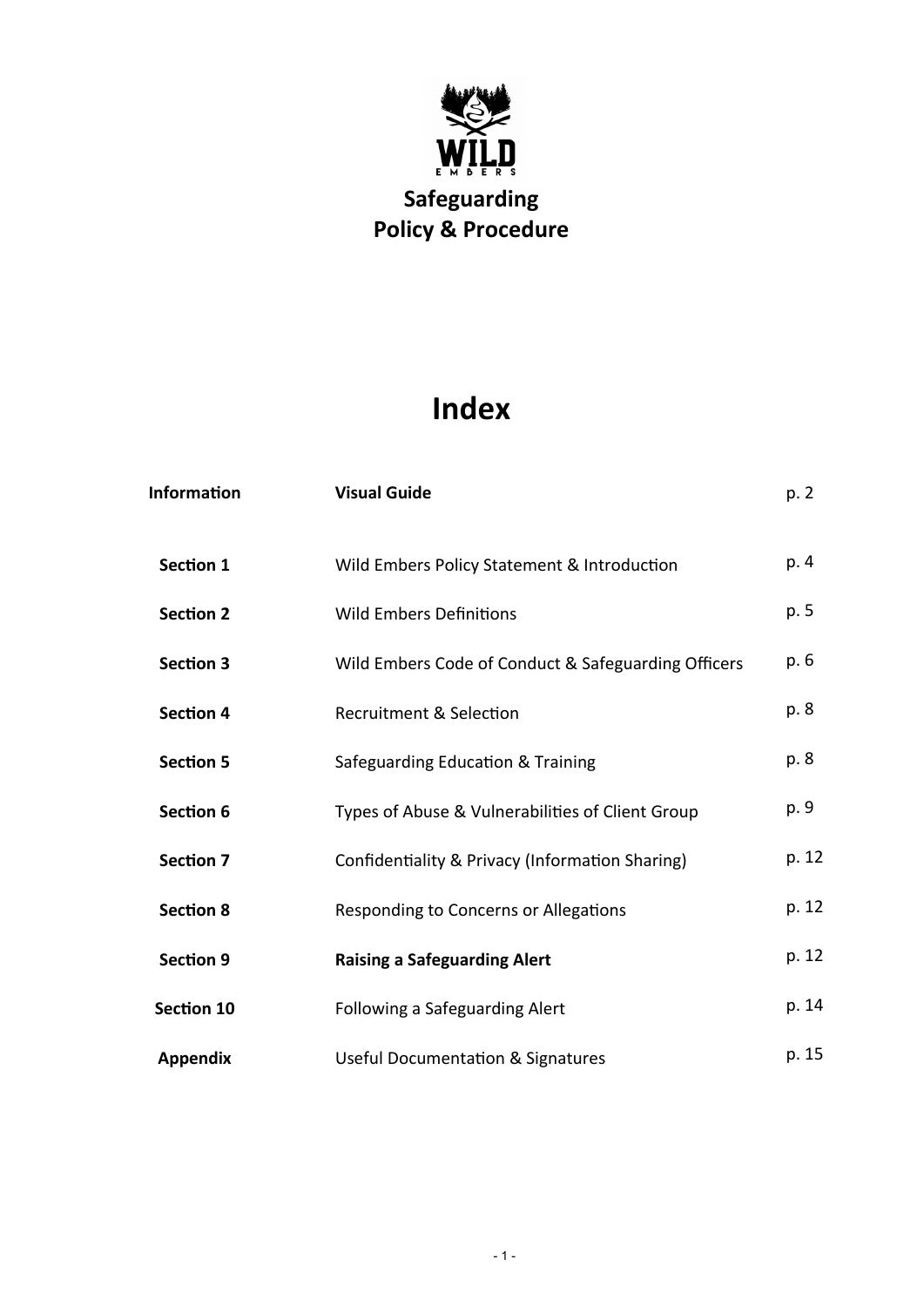

# **Raise a Safeguarding Alert**

**Your responsibility, as a member of Wild Embers, is to report any concerns, suspicions or allegations of abuse of a young person we are working with to the Wild Embers Safeguarding Officer**. It is not your responsibility to decide whether abuse has occurred, merely to report your concerns

# **You**

**If you have a concern you must notify the Wild Embers Safeguarding Officer immediately**, by any means necessary.

If the Safeguarding Officer is unavailable or implicated, the deputy safeguarding officer should be contacted.

**Wild Embers Lead Safeguarding Officer** Name: Richard Scofield **Contact: 07906529371**

**Wild Embers Deputy Safeguarding Officer** Name: Alex Gostwick **Contact: 07534013725**

**Devon Safeguarding Adults Partnership Devon Children & Families Partnership (For Adult Safeguarding Concerns in Devon) (For Child Safeguarding Concerns in Devon) Care Direct Devon Care Direct Devon Care Direct Devon Multi Agency Safeguarding Hub (MASH)** [csc.caredirect@devon.gov.uk](mailto:csc.caredirect@devon.gov.uk) [mashsecure@devon.gov.uk](mailto:mashsecure@devon.gov.uk) 0345 1551 007 0345 155 1071

**Torbay Multi Agency Safeguarding Hub (MASH) (For Child Safeguarding Concerns in Torbay)** [mash@torbay.gov.uk](mailto:mash@torbay.gov.uk) 01803 208 100

**\***This is a simple visual guide which outlines the basic procedure of how to raise a safeguarding alert. **Full details of the procedure (and subsequent actions) can be found in Section 9 of the Wild Embers Safeguarding Policy & Procedure**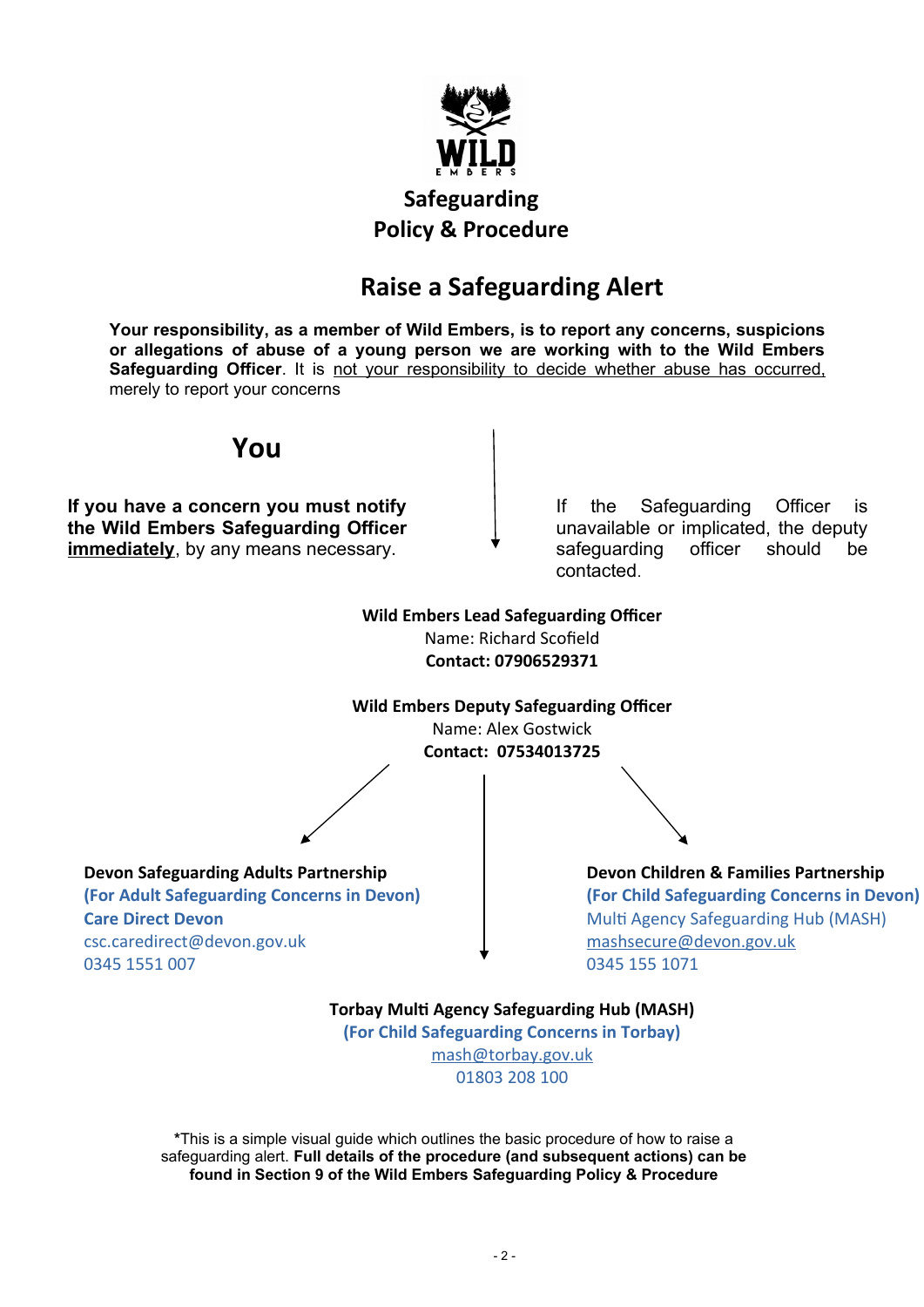

# **1. Wild Embers Policy Statement**

**1.1** Wild Embers are fully committed to safeguarding the welfare of all vulnerable adults, children and staff by taking all reasonable steps to protect them from abuse.

**1.2** Wild Embers are committed to preventing, identifying, investigating and responding to cases of abuse or suspected abuse of any adults or vulnerable adults engaged with the organization.

**1.3** Wild Embers staff and volunteers must at all times show respect and understanding for the rights and issues of vulnerable adults and adults, their safety and welfare, and conduct themselves in accordance with Wild Embers code of conduct and the aims and mission of the organization at large.

**1.4** Wild Embers will support anyone, (young people, staff, volunteers, parents, key workers) who raise safeguarding concerns. Any concerns raised will be taken seriously and dealt with in accordance with the policies and procedures set out in this document.

**1.5** Wild Embers acknowledges and recognizes that due to the nature of the service it provides, it can have influence over its young people and that it needs to ensure that this responsibility is not abused at any time.

**1.6** Wild Embers will contribute to effective inter-agency working and multi-disciplinary assessments and joint working partnerships, including with the local authority, schools, SEN providers, social work teams, and relevant providers where appropriate.

**1.7** Wild Embers are bound by the Care Act 2014 and related guidance, Health and Social Care Act 2012 and 2008, Mental Capacity Act 2005 and the Public Interest Disclosures Act 1998, Data Protection Act 1998, Equality Act 2010, Criminal Justice and Courts Act 2015, The Anti-social Behaviour, Crime and Policing Act 2014. Wild Embers is not bound by The Protection of Freedoms Act 2012, since it applies to public authorities, but acts within its principles.

**1.8** The Care Act 2014 states the six principles of safeguarding, which Wild Embers must follow:

- "1. **Empowerment** presumption of person led decisions and informed consent
- 2. **Prevention** it is better to take action before harm occurs
- 3. **Proportionality** proportionate and least intrusive response appropriate to the risk presented
- 4. **Protection** support and representation for those in greatest need
- 5. **Partnerships** local solutions through services working with their communities
- 6. **Accountability** accountability and transparency in delivering safeguarding"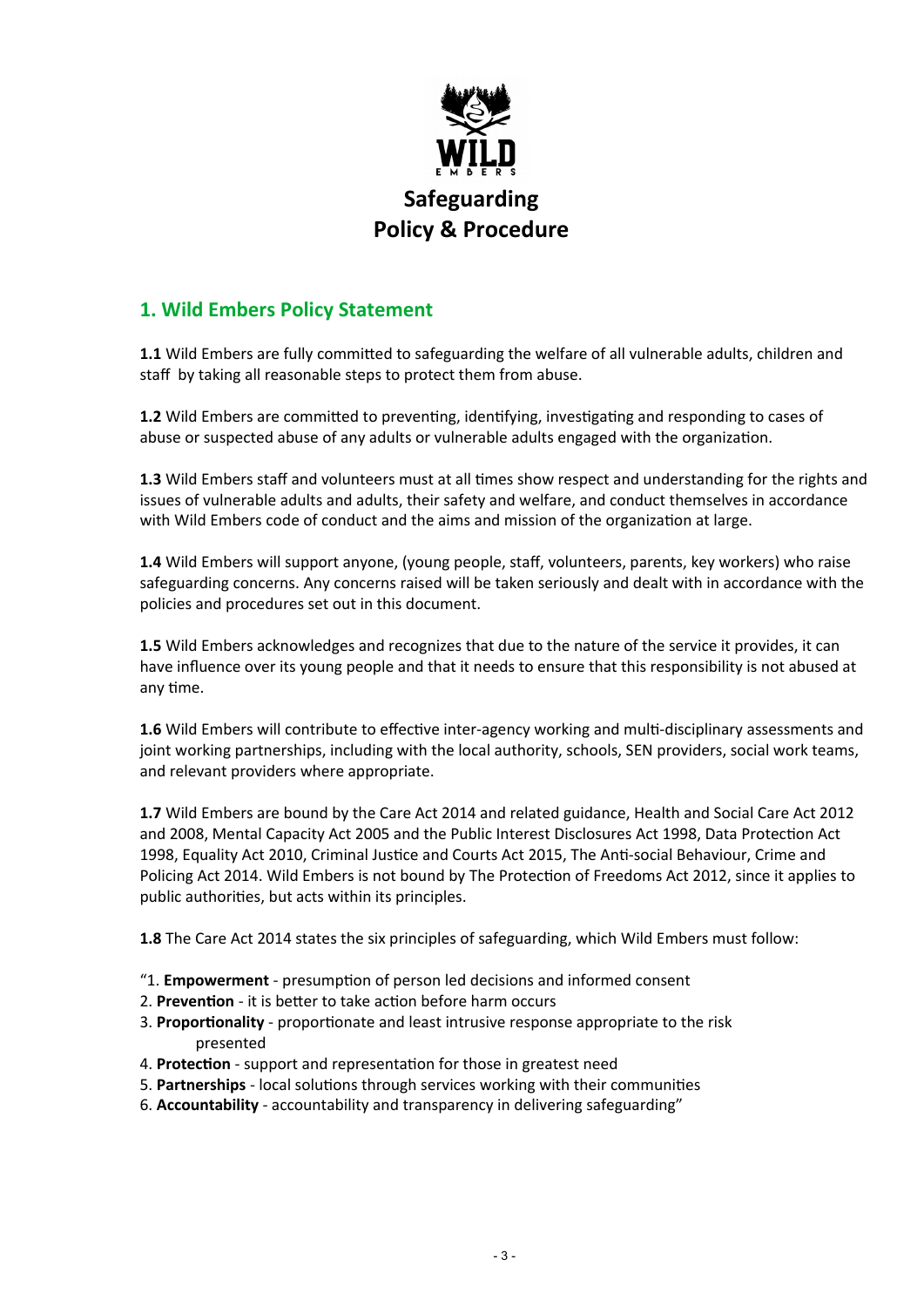

**1.9** Wild Embers will make sure these 6 principles are upheld by ensuring that all our staff and volunteers are carefully selected, trained and supervised. See Section 4

**1.10** Wild Embers will assess all risk carefully and taking all necessary steps to minimise and manage the risk. See Section 3.4

**1.11** Wild Embers will let young people and staff know how to voice concerns or complaints about anything that they may not be happy with.

**1.12** Wild Embers will give young men and staff information about what we do and what can be expected from us.

**1.13** Wild Embers will review the safeguarding policy and procedure at minimum once yearly. This policy and procedure is intended to be a live document, meaning that it can be reviewed and updated frequently by the designated safeguarding officer for Wild Embers for approval and release.

**1.14** Wild Embers Safeguarding policy and procedure is to be followed by all staff, volunteers and trustees and details the process required when there is alleged or suspected abuse of an adult or young person who is engaged with Wild Embers or related or in contact with such a person.

# **2. Wild Embers Definitions**

## **2.1 People with care and support needs**

This term replaces 'vulnerable adult' or 'adult at risk' in the Care Act 2014. However, the adult does not need to have eligible needs for care and support, or be receiving any particular service from the local authority, in order for safeguarding duties to apply. To be clear: safeguarding duties, policy and procedure apply to all people engaged in support from Wild Embers.

### **2.2 Vulnerable adult**:

Is someone over the age of 18, who is considered 'vulnerable' for one reason or another. However there is no simple definition based on age or disability; not all those with a physical or other disability should be classed as 'vulnerable'. It is important to note some young people may experience periods of vulnerability.

### **2.3 Wild Embers staff**:

This policy applies to all full and part-time paid staff as well as volunteers and trustees of Wild Embers. For the purpose of this policy any reference to Wild Embers staff will include all those mentioned above.

### **2.4 Young People and Children**

For the purpose of this document all persons who are deemed 'people with care and support needs' by legislation will be referred to as 'young people.' For the purpose of this policy any reference to 'young people' incorporates all of the young people whom Wild Embers offers support to under the age of 18, all of whom could have care and / or support needs due to their vulnerability.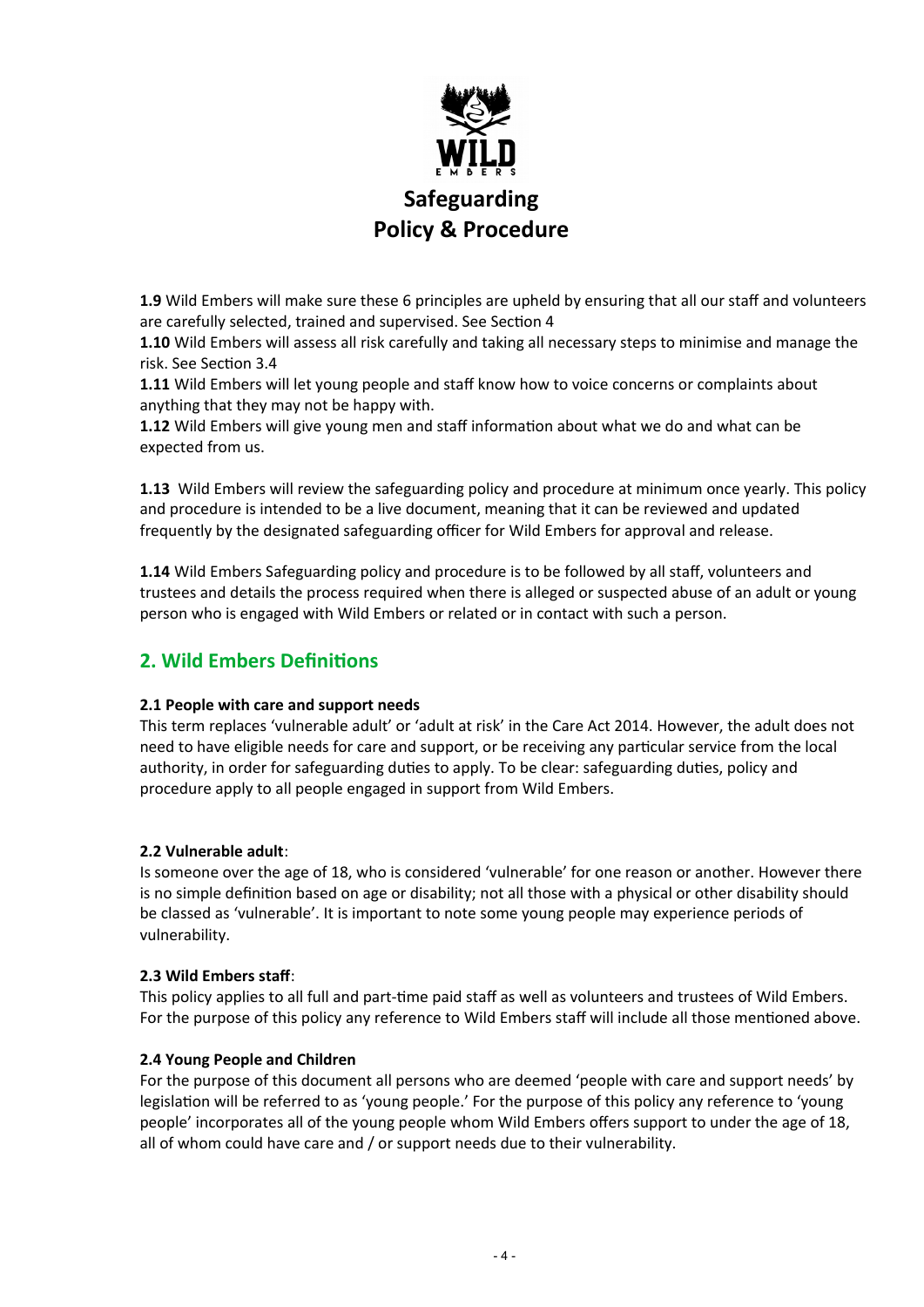

## **2.5 Abuse**

"Abuse is a violation of an individual's human and civil rights by any other person or persons. Abuse may consist of a single act or repeated acts. It may be physical, verbal or psychological, it may be an act of neglect or an omission to act, or it may occur when a person with care and support needs is persuaded to enter into a financial or sexual transaction to which he or she has not consented, or cannot consent. Abuse can occur in any relationship and may result in significant harm to, or exploitation of, the person subjected to it" (Department of Health, 2013)

# **3. Wild Embers Code of Conduct & Roles of Safeguarding Officers**

**3.1** Wild Embers believe that all members of its staff and volunteers have a clear understanding of the responsibilities and powers their 'positions of trust' carry. This code of conduct clearly outlines what is acceptable behaviour and what is not, and how to behave appropriately when working with young people; thereby ensuring that the 'position of trust' is not abused. This will not only protect those in the positions of trust but also safeguards those being cared for. Breaches of the code of conduct will be dealt with by the organisations safeguarding officers on a case by case basis.

## **3.2 Wild Embers Code of Conduct is to be adhered to by all Wild Embers Staff at all times**

a) Treat everyone with respect and dignity

- b) Respect and be sensitive to individuals' beliefs and religions
- c) Act as a good role model
- d) Respect a young person's right to personal privacy
- e) Assess the risks likely to be incurred in all situations, activities, buildings and trips to ensure all potential dangers have been identified and the risk minimised.

f) Ensure that the appropriate ratio of workers to members is appropriate to the age, size and gender of the group.

g) Plan to have more than one adult present when planning activities/trips

h) Take any allegations, suspicions or concerns about abuse which a young person makes seriously (including those made against staff) and report them following appropriate procedures.

i) Provide an opportunity and environment for young people to talk to the relevant staff member about any concerns they may have.

j) Provide an environment that encourages young people and adults to feel comfortable and confident in challenging any attitudes or behaviours that may be discriminatory in any way. (I.e. racial, sexual, bullying, homophobic, disability, refugee/asylum status etc.)

*NOTE: Others may misinterpret behaviour and actions regardless of how well-intentioned they may be. Show understanding and sensitivity when dealing with emotional issues.*

## **3.3 Staff must never:**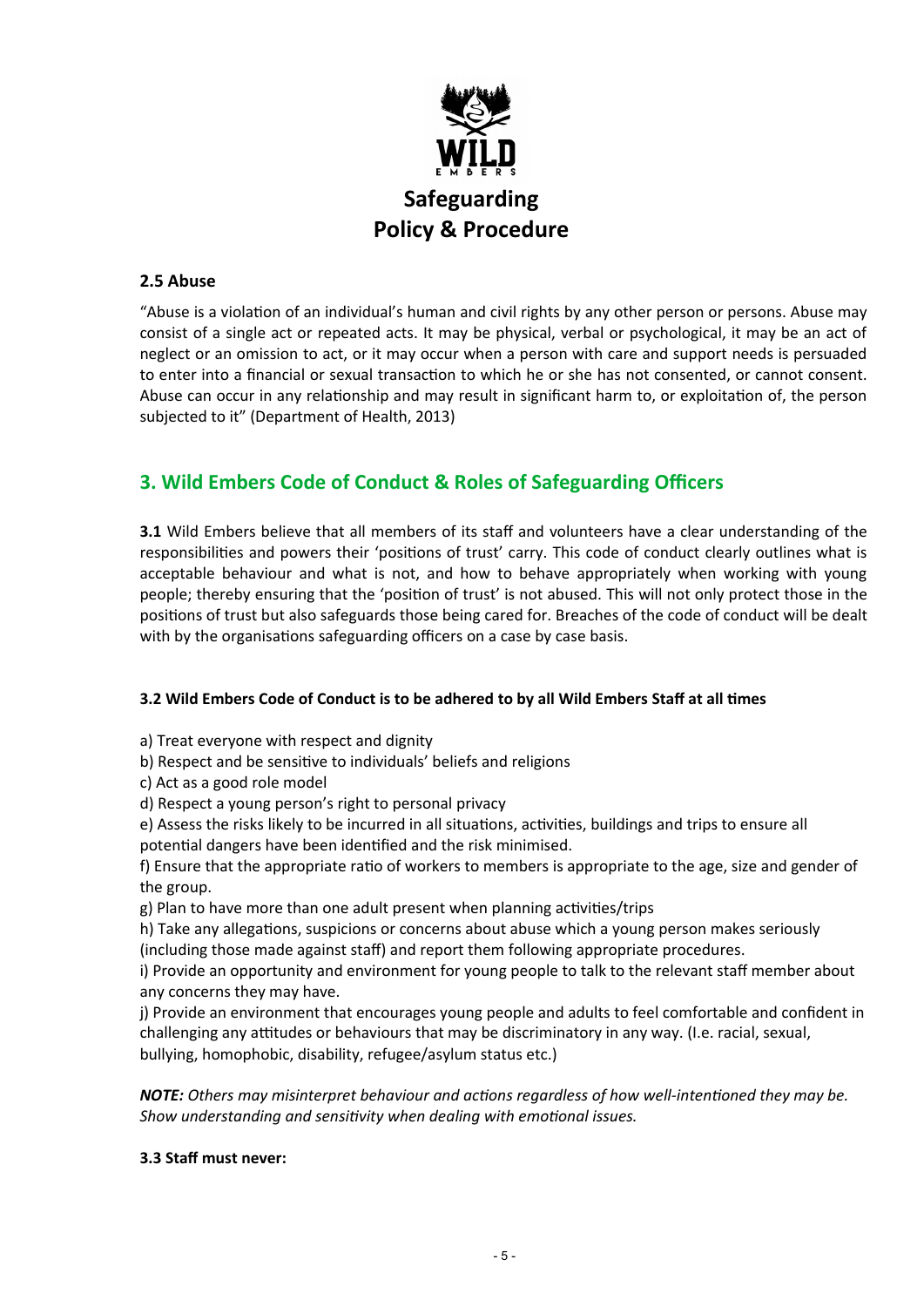

a) Permit or accept any abusive and/or discriminatory behaviour in peer-led activities (e.g. bullying, taunting, name calling etc).

b) Engage in inappropriate behaviour, relationships or contact (e.g. physical, verbal, sexual, including horseplay).

c) Allow or encourage others to engage in inappropriate behaviour/contact (as above).

d) Use inappropriate or demeaning language, via any method of communication, i.e. writing, phoning, email and/or via the Internet.

e) Give personal money to any young person they are working with unless in extenuating circumstances. f) Invite young people (they are working with) to their homes or into their rooms whilst away on residential.

g) Show favouritism to anyone.

h) Jump to conclusions without checking facts.

i) Use alcohol, drugs or other substances when working with young people.

h) Undermine or criticise others.

i) Deliberately put themselves or others in compromising or potentially dangerous situations.

j) Promote their religious or political ideas and beliefs.

k) Give lifts in your own car unless prior arrangements have been made and with permission of the relevant person.

l) Believe it could never happen to me.

m) Rely on just their good name and/or reputation to protect then against situations which could lead to allegations.

n) Promise to keep secrets.

*NOTE: Some of the team building and outdoor activities carried out by Wild Embers will involve physical contact amongst participants and staff (adult workers). Positive handling ie. mutually beneficial handling, free from ambiguity is acceptable as long as it is carried out in an open environment, (i.e. not in a situation where there is one adult worker alone with a participant engaging in physical activities). Young people must be given the choice to not participate in an activity, should they not wish to.*

### **3.4 Risk Assessments & Safe working practice for events or residential:**

**3.4.1** Risk assessment forms must be completed before any activity or event, and risk assessing must be ongoing throughout the event/activity.

**3.4.2** All Activities and events must be agreed and endorsed by Wild Embers.

**3.4.3** Staff should ensure that the ratio between young men and staff is adequate.

**3.4.4** Staff should plan to have at least one other staff member present at all times

**3.4.5** All relevant consent, emergency contact details and health and medical forms to be completed by those over 18 themselves, before the activity or event. These must be kept in a safe and confidential place by the appropriate person.

### **3.5 Designated Safeguarding Officer**

The designated safeguarding officer has the following responsibilities:

**3.5.1** To ensure that policies and procedures are disseminated, implemented and adhered to at all times.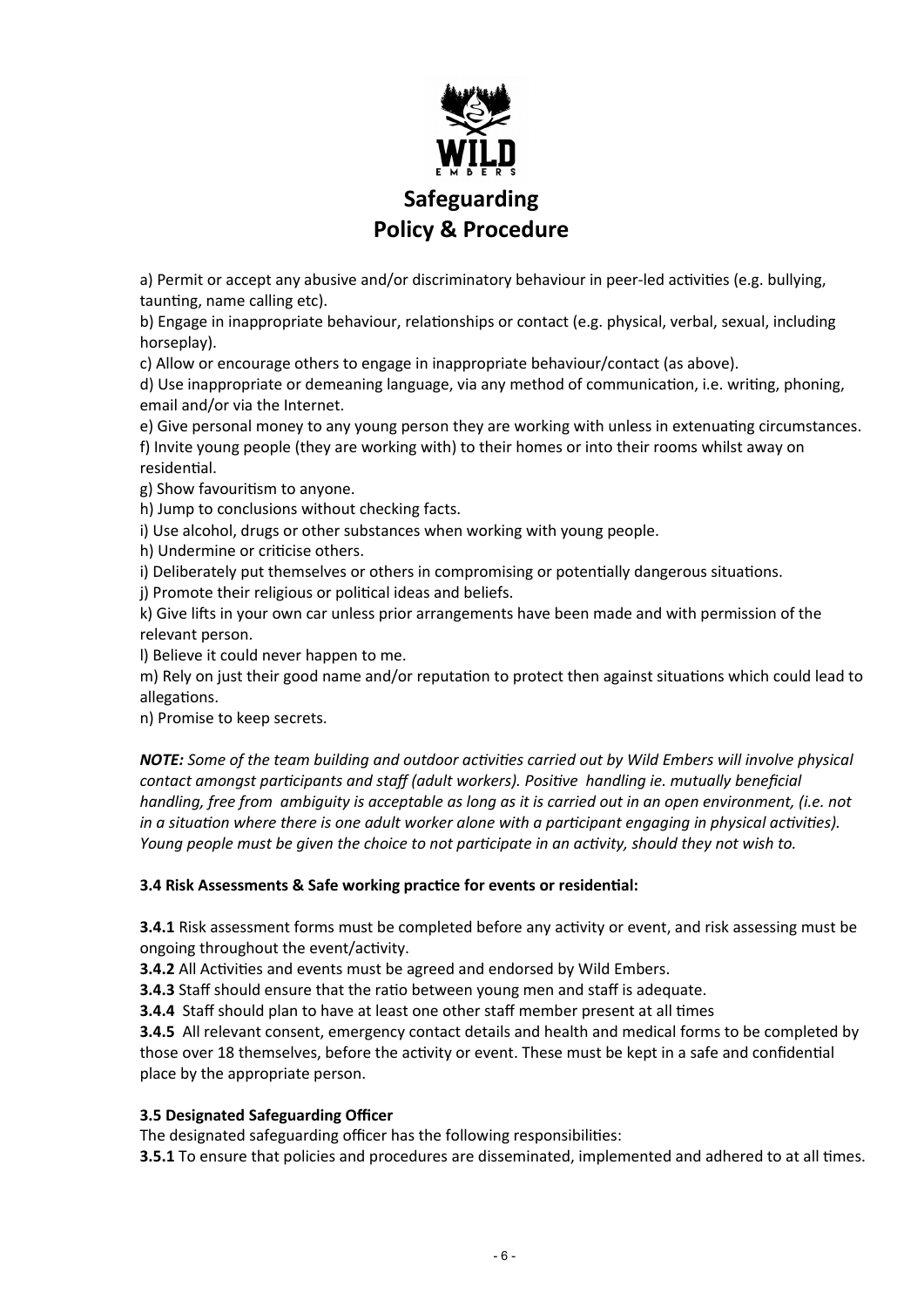

b) To be familiar with and have an understanding of current legislation and guidance relating to safeguarding vulnerable adults.

**3.5.2** To receive all information from staff, young men, parents or carers about any safeguarding concern or issues and maintain records.

**3.5.3** To liaise with and be familiar with relevant staff in external safeguarding agencies, and to make referrals as and when necessary.

**3.5.4** To arrange appropriate training and support for all relevant staff

**3.5.5** To provide support during and after incidents involving child protection.

**3.5.6** To monitor and maintain secure and confidential records to provide feedback to Wild Embers on the concerns and incidents, and the outcomes of these.

### **3.6 Deputy Safeguarding Officer**

The role of the deputy safeguarding officer is to support the local Safeguarding officer in the undertaking of his duties.

**3.6.1** In the event of a safeguarding concern involving the local safeguarding officer he will carry out the necessary duty of reporting his concerns or issues to the relevant authorities and maintaining records thereafter.

**The Wild Embers Lead Safeguarding Officer is Richard Scofield Contact numbers: 07906 529 371**

**The Wild Embers Deputy Safeguarding Officer Alex Gostwick Contact Number: 07534013725**

### **3.7 Wild Embers Staff**

All staff have the following responsibilities:

**3.7.1** To adhere to all the points and procedures outlined within this policy.

**3.7.2**To report any incidents, concerns, suspicions and or allegations they have regarding a young person's well being and/or safety, in line with Wild Embers reporting procedures. See Sections 8 & 9 **3.7.3** To attend induction or any training courses including on-going training in relation to safeguarding, as appropriate.

**3.7.4** To use support sessions, such as volunteer supervision, to discuss any safeguarding concerns or issues or to seek out support where needed

# **4. Recruitment and Selection**

**4.1** All Wild Embers staff and volunteers who are engaged and working with young people will be required to undertake DBS (Disclosure and Barring Service) checks in accordance with Safeguarding Vulnerable Groups Act 2006, Part V of the Police Act 1997 and Part 5 of the protection of freedoms act 2012.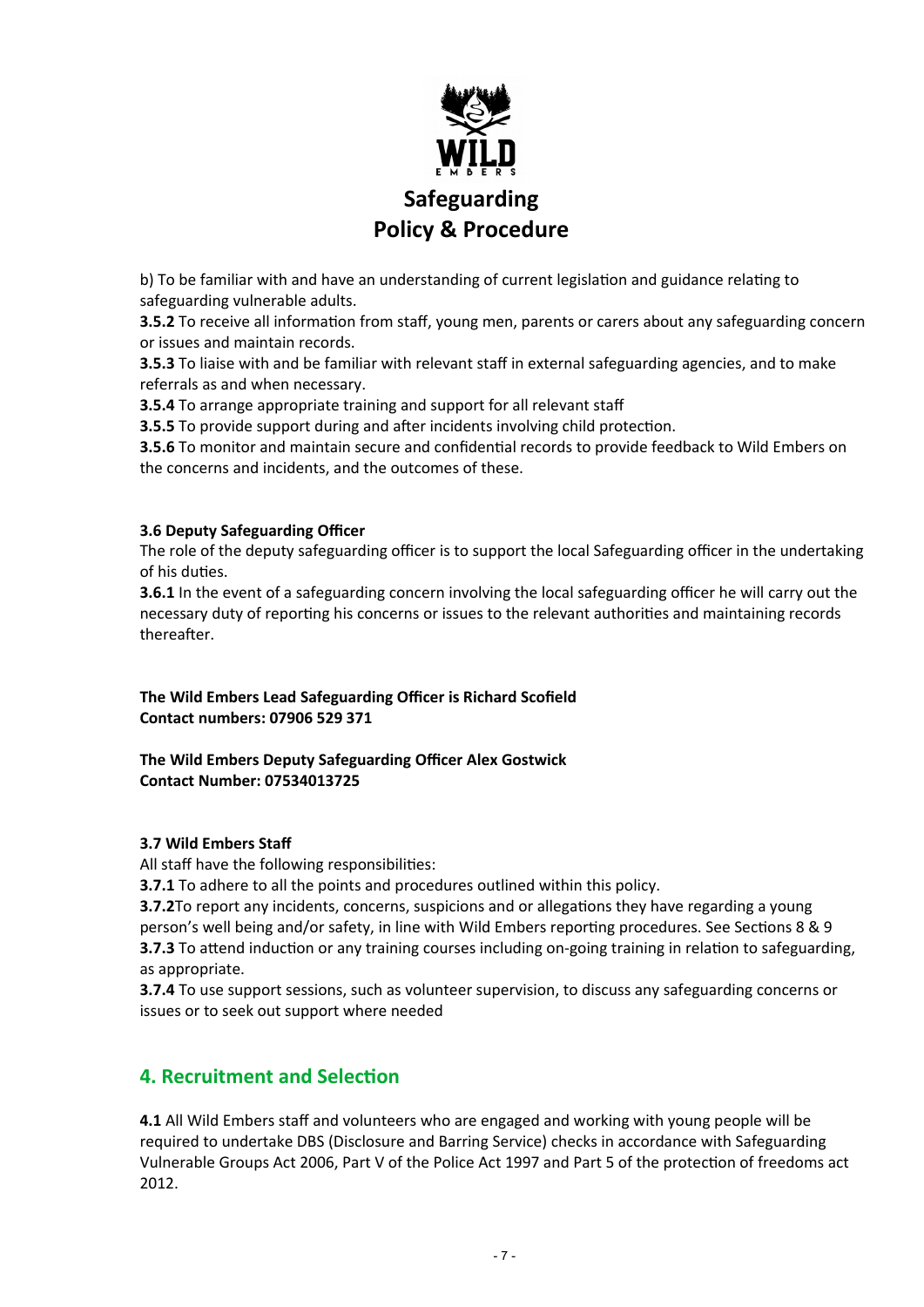

**4.2** The selection of volunteers and staff will be at the democratic discretion of Wild Embers directors in ensuring safe recruitment practices are in place.

**4.3** All volunteers and staff will be required to read Wild Embers policy and procedures, to sign a volunteer contract or working contract and to adhere to Wild Embers code of conduct at all times.

**4.4** Wild Embers will keep records of all volunteers and staff in line with data protection standards and Wild Embers confidentiality policies.

# **5. Safeguarding Training and Education**

**5.1** All new Wild Embers staff will receive thorough information and training around safeguarding issues. Staff are required to undertake the following training:

- Safeguarding Level 2 Training (Safeguarding Level 3 for Session Leaders)

- Prevent Training

- FGM Training

**5.2** All existing staff will receive up to-date training and information regarding changes in legislation, guidance and procedures regularly from the designated Safeguarding officer.

**5.4** This policy will act as an ongoing guide to educate Wild Embers staff about the types of abuse and potential vulnerabilities of the young people Wild Embers works with.

# **6. Types of Abuse & Vulnerabilities of Client Group**

**6.1** All Wild Embers staff members have a responsibility to report any and all concerns of abuse to the designated safeguarding officer. It is not staff member's responsibility to determine whether abuse has taken/is taking place; staff member's responsibility lies with reporting any and all concerns to the relevant and appropriate people.

**6.2** All staff and volunteers should be aware that abusers are not just strangers; they can include parents, carers, family members, friends, people in positions of trust/authority, i.e. mentors, children and young people - anyone who has contact with young people. Please see our anti bullying and peer on peer abuse policy for more information

**6.3** It is also important to remember that although most abusers are men, women also abuse. Abusers come from all backgrounds, races, classes and professions.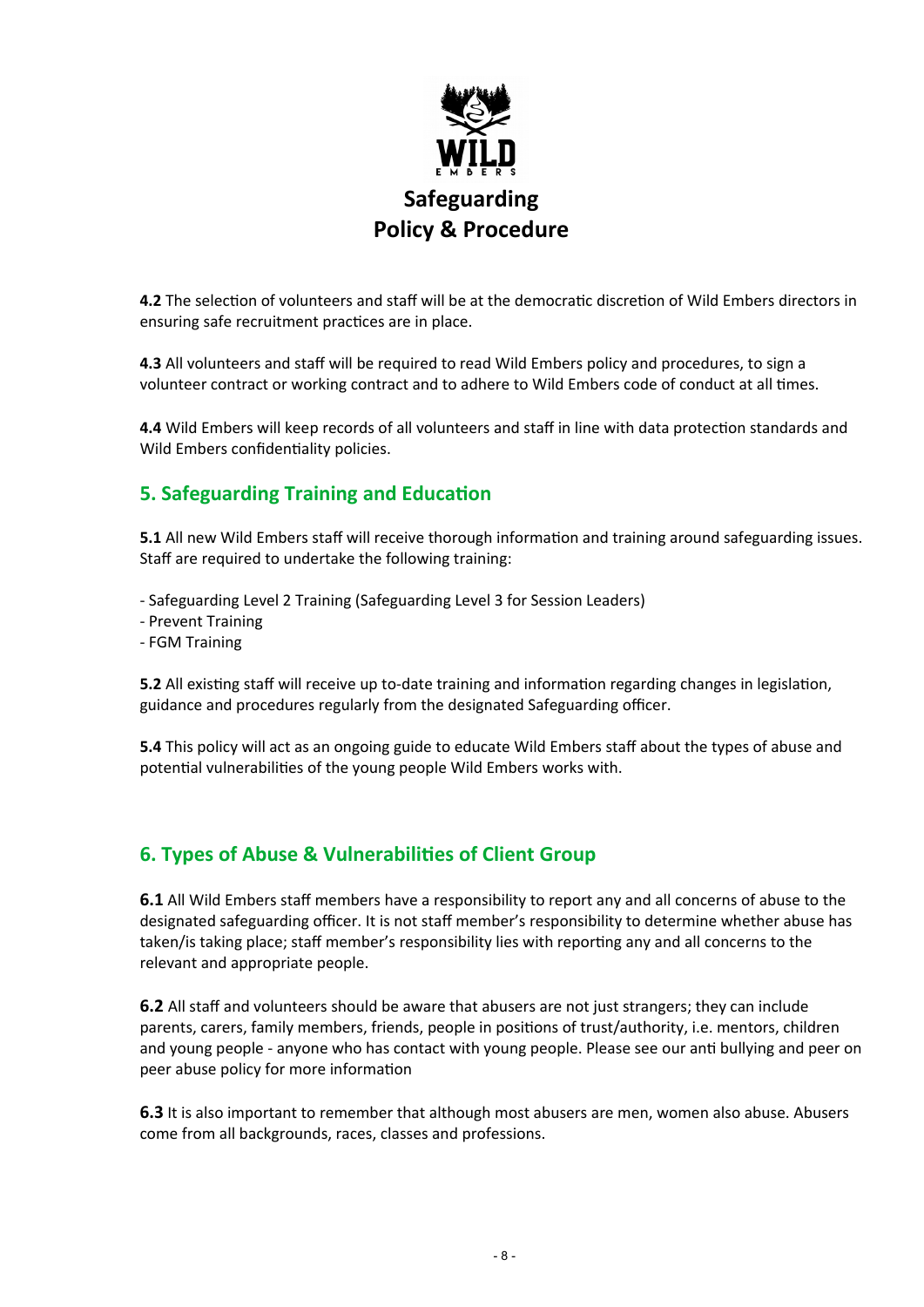

**6.4** Disabled adults and young people are more vulnerable to abuse. They are more dependent on intimate care and occasionally they may be less able to tell someone about or escape from abusive situations.

**6.5** Misunderstandings and misinterpretations of different cultural and religious beliefs and practices often means that children and young people from these communities may be more vulnerable to abuse going undetected.

**6.6** Young people may show some of the indicators of abuse at some time, but the presence of one or more should not be taken as proof that abuse is occurring or has occurred. **It is not your responsibility to determine whether abuse has taken/is taking place; your responsibility lies with reporting any and all concerns to the relevant and appropriate people.** There may be other factors (within the family) for reasons in sudden or noticeable changes in behaviour, such as death, the birth of a new sibling etc.

## **Types of Abuse:**

## **6.7 Physical abuse**

Physical abuse may involve hitting, shaking, throwing, poisoning, burning or scalding, drowning, suffocating, fabricating the symptoms of, or deliberately inducing, illness.

### **6.8 Sexual abuse**

This is the involvement of a person in sexual activities for the gratification of the abusers and which the victim:

- a) Does not want and has not consented to.
- b) Does not understand and is not able to consent to.

c) Has been coerced into because the abuser/s is in a position of trust, power or authority.

d) Or which are against the law.

e) This includes sexual exploitation, in which the victim receives something e.g. money, alcohol, accommodation, in return for sexual activity, but where consent has not taken place.

### **6.9 Emotional and psychological abuse**

This is behaviour that has a harmful effect on the adult's emotional health and development or any other form of mental cruelty that results in:

- a) Mental distress.
- b) Humiliating someone in private or public.
- c) The denial of basic human and civil rights such as self-expression, privacy and dignity.
- d) The negation of the adult's choices, independent wishes and self- esteem.

e) Behaviour that causes isolation or over-dependence and has a harmful effect on an adult's emotional health, development or wellbeing.

f) Domestic violence is classified as "any incident of threatening

behaviour, violence or abuse between adults who are or have been in a relationship together, or between family members, regardless of gender or sexuality".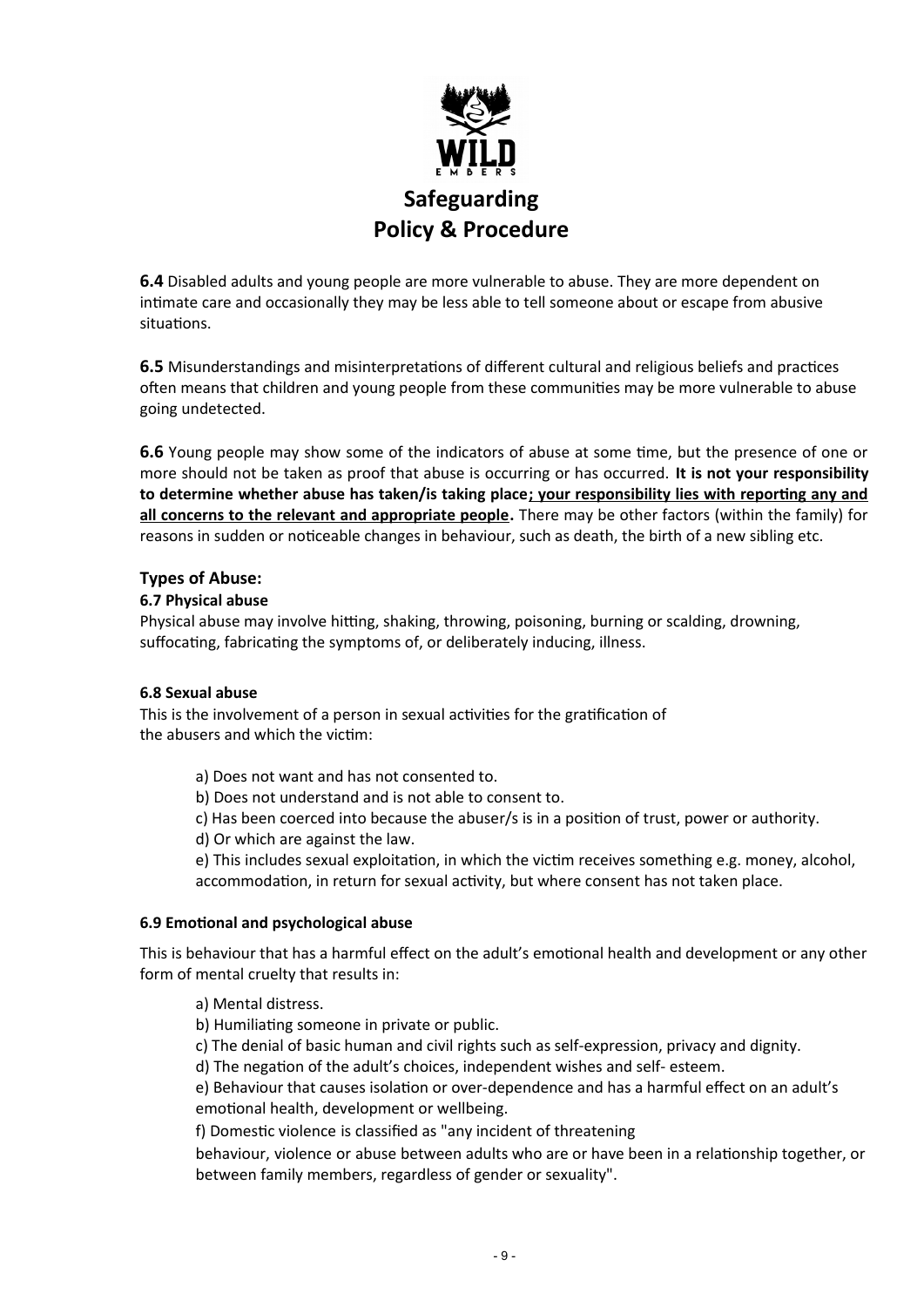

### **6.10 Financial and material abuse**

This is the use of a person's property, assets, income, funds or any resources without their informed consent or authorisation.

## Examples:

a) The withholding of money.

b) The unsanctioned use of a person's money or property.

c) Disposal or sale of possessions by another party.

d) The entry of a person into contracts or transactions (e.g.: loans, gifts) that are not understood and which are to their disadvantage and/or which have been as a result of coercion of some kind.

e) Staff must take steps to ensure clients' property and finances are secure on residential training weekends. Outside of these circumstances the responsibility remains with the young man.

## **6.11 Discriminatory abuse**

Examples:

a) When opportunities are denied to groups or individuals on the basis of their values, beliefs, race, sexuality or culture result in a misuse of power, intended or not.

b) Exploitation of a person's vulnerability, resulting in repeated or pervasive treatment of an individual, which excludes them from opportunities in society e.g. education, health, justice, civic status and access to services and protection

## **6.12 Modern Slavery**

Examples:

a) Traffickers and slave masters use whatever means they have at their disposal to coerce, deceive and force individuals into a life of abuse, servitude and inhumane treatment. Types of slavery can include sexual exploitation (mostly women and children), forced labour, domestic servitude and criminal exploitation, e.g. being forced to work in a cannabis farm or pickpocketing.

b) If you think a person is in immediate danger you should call 999 and ask for the police. If you suspect slavery is happening and there is no immediate threat to life, report the issue as safeguarding. The Modern Slavery helpline can also be used to report if you suspect slavery is happening - 0800 0121 700.

c) Human trafficking is part of modern slavery. The Police are the lead agency in managing responses to adults who are the victims of human trafficking. The National Referral Mechanism is a framework to assist in the formal identification and help to coordinate the referral of victims to appropriate services.

## **6.13 Allegations against carers who are relatives or friends**

In cases where unintentional harm has occurred this may be due to lack of knowledge, support or the carer's own physical or mental needs make them unable to care adequately for the young person. The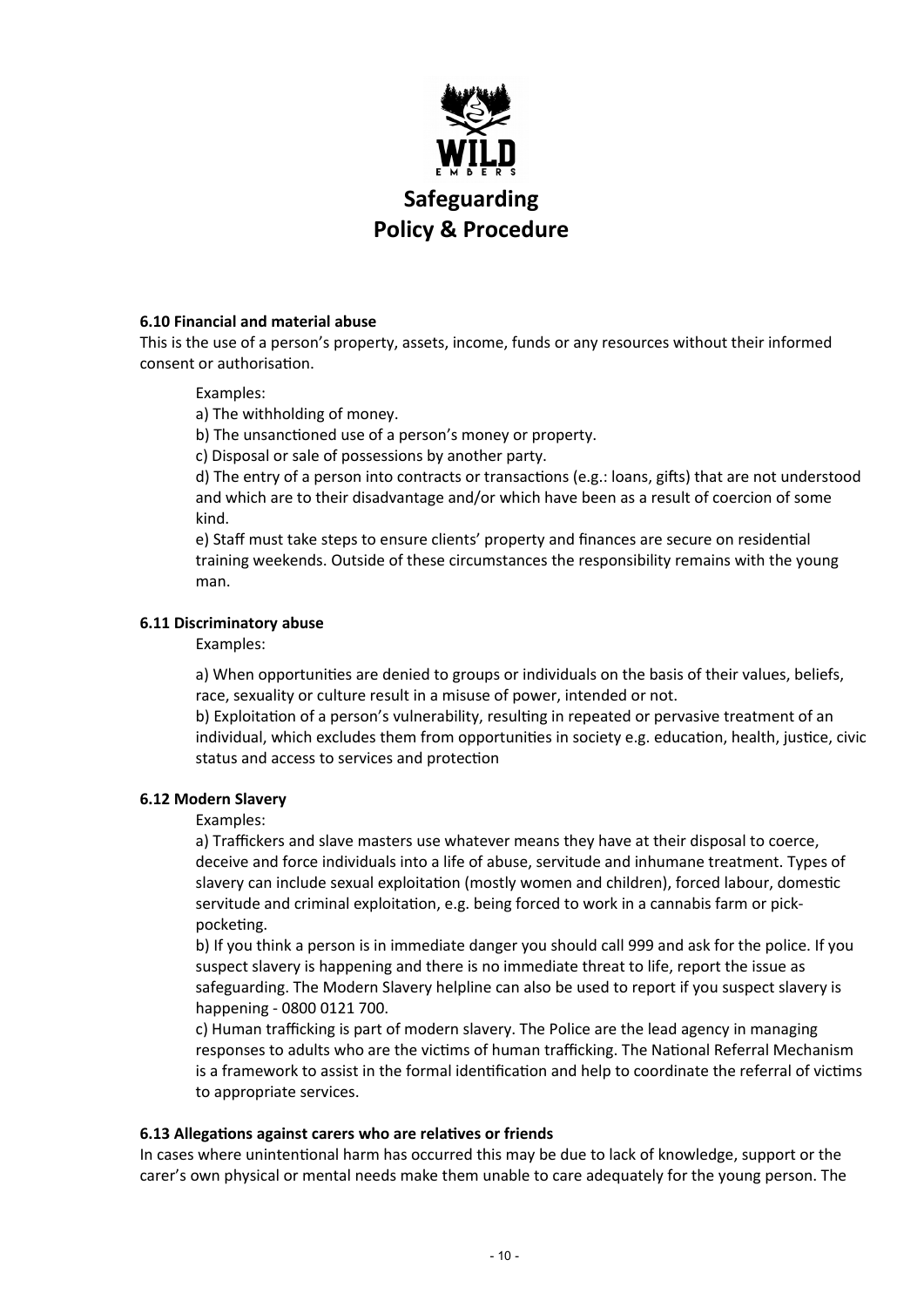

carer may also have care and support needs and should be referred to the local authority for a carer's assessment. Allegations should be treated in the same manner as the above.

#### **6.14 Hate crime**

Hate crime is defined by the Metropolitan Police Service (MPS) as any incident that is perceived by the victim, or any other person, to be racist, homophobic, transphobic or due to a person's religion, belief, gender identity or disability. Hate crime can include physical, emotional or financial abuse and indicators will be those listed above and staff should be aware of the role of equality issues in relation to them.

#### **6.15 Exploitation by radicalisers who promote violence**

Adults with care and support needs may be susceptible to exploitation into violent extremism by radicalisers who attempt to attract people to their cause using persuasion or charisma. The aim is to inspire new recruits and embed their extreme views.

#### **6.16 Abuse by children**

If a child or children is/are causing harm to a vulnerable adult, this should be dealt with under the Safeguarding Adults procedure, but local authority children's social care should be informed.

#### **6.17 Self-neglect**

This includes neglecting to care for one's personal hygiene, health or surroundings and includes behaviour such as hoarding.

#### **6.18 Self harm**

Self-harm is not a safeguarding issue on its own, although it may be a reaction to being abused – if this is the case, report the cause (i.e. the abuse) as a safeguarding issue nonetheless

#### **6.19 Gang Involvement**

Gang involvement is not a safeguarding issue on its own, although if young people are gang affiliated, they are at a higher risk of victimization, drug and alcohol abuse, committing violent crime and incarceration. Young people involved in gangs are also three times more likely to experience mental health issues.

# **7. Confidentiality and Privacy**

**7.1** Whilst all Wild Embers staff (both paid and unpaid) will ensure that young people's rights to privacy and confidentiality is respected, there may be times when it is necessary that this confidence is breached. If a young person discloses voluntarily information about himself or another young person, which raises matters of crucial concern. These could include, reporting a crime they themselves or another have committed then these concerns will be reported to the Director and Safeguarding leads of Wild Embers. In accordance with Wild Ember's commitment to multi agency partnership work, it is within Wild Ember's duties to report incidents named above to the relevant education provider, referring organisation, social work team and local safeguarding agency where appropriate. Wild Embers will ensure that the young person is, where possible, involved, consulted and kept informed about what action, if any, is to be taken, and during each step of the reporting procedure. (See Confidentiality Policy & Procedure for more details)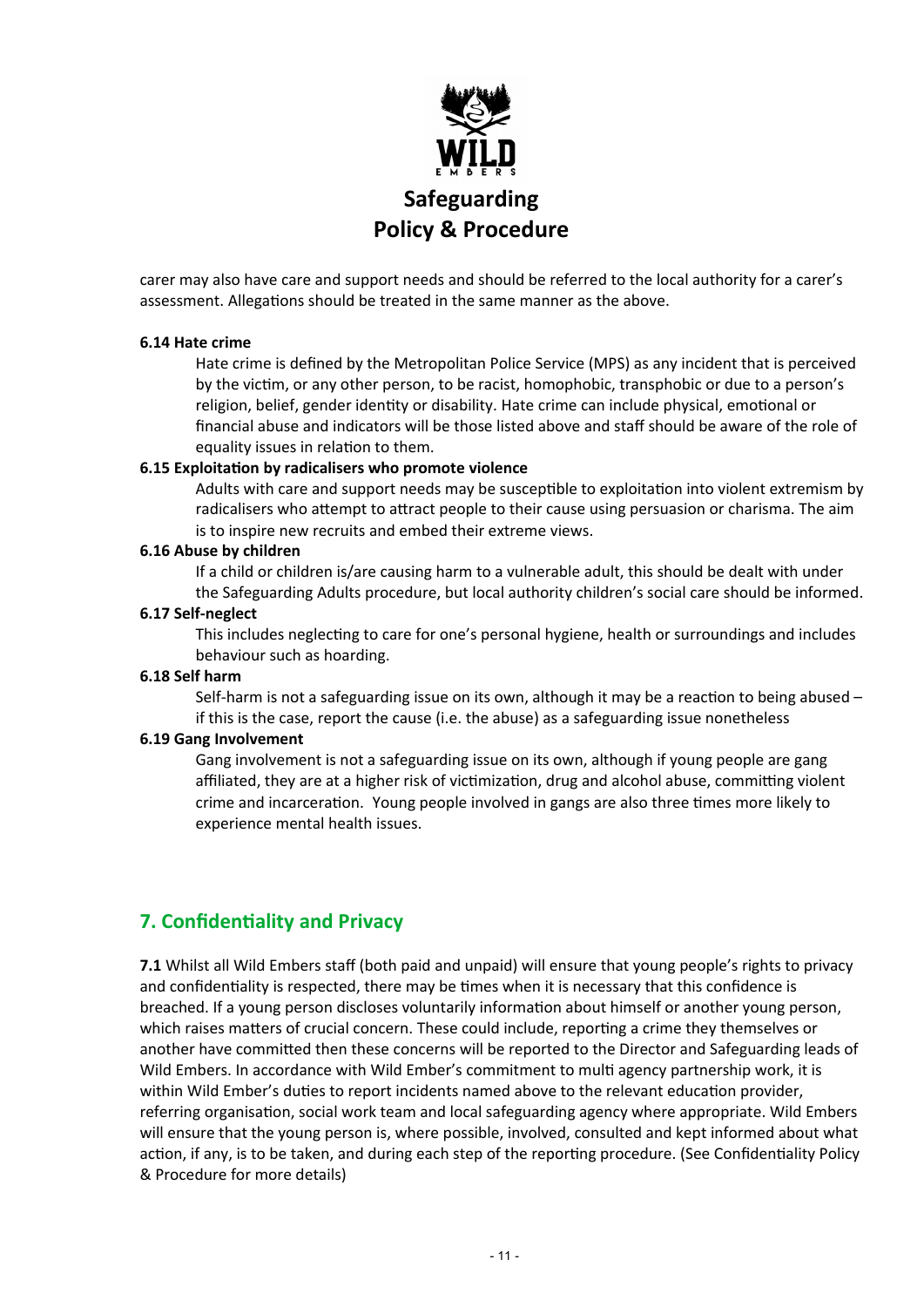

**7.2** Any personal information gathered about a young person will be stored in a safe and confidential place. Only those who need to know will have access to this information. It may be necessary to pass this information on to the relevant authorities, such as social services, police, schools, and either parents/guardians or carers if appropriate. When doing so, Wild Embers will ensure that the young person is involved and gives consent in making that decision. The only situation when a referral can and will be made without the consent of the young person will be if that young person is at serious risk of harm or of causing serious harm (e.g. life threatening or of a serious nature). (See Confidentiality Policy & Procedure for more details). If the young Person is under 16 and not at risk of significant harm, then consent from parents to put a referral in should also be obtained.

# **8. Responding to any suspicions, concerns or allegations**

**8.1 Any concerns about behaviour of a staff member, volunteer, or trustee board member must be raised immediately** with the designated safeguarding officer and the safeguarding alert procedure outlined in Section 9 – raising a safeguarding alert must be followed.

**8.2** All staff have the right to report any concerns, or suspicions they may have, about another member of staff in confidence and free from harassment, being treated unfairly or being penalised.

**8.3** Concerns or suspicions raised about another member of staff within Wild Embers must be reported to the designated safeguarding officer

**8.4** If the concern is regarding the designated safeguarding officer *himself* or *herself* then concerns or suspicions should be made to the deputy safeguarding officer a – thereby concerns and safeguarding alerts can be made through a parallel line of confidential communication to ensure correct procedures are followed and confidentiality is maintained

**8.5** Where an allegation has been made about a member of staff they will receive support throughout the process and thereafter as necessary from Wild Embers senior staff.

**8.6** Support mechanisms put in place by Wild Embers will not jeopardise any investigation or put young people at risk.

# **9. Raising a Safeguarding Alert**

## **9.1 If you have a concern about a young person's safety and well-being or (s)he confides in you, you must act immediately**

**9.2** Stay calm and approachable; do not let your shock show.

**9.3** Listen very carefully to what is being said without interrupting.

**9.4** Explain at an appropriate time as early as possible that the information being given by the young person may need to be shared and passed on to others – but stress only to those who need to know. These include all or some of the following parties: social services, probation office, the relevant school or education provider, the police and the Wild Embers Designated safeguarding officers (unless they are implicated in the concern). Do not under any circumstances promise to keep it a secret.

**9.5** Make it clear that you are taking them seriously and acknowledge how difficult this must be and allow the young person to speak at their own pace.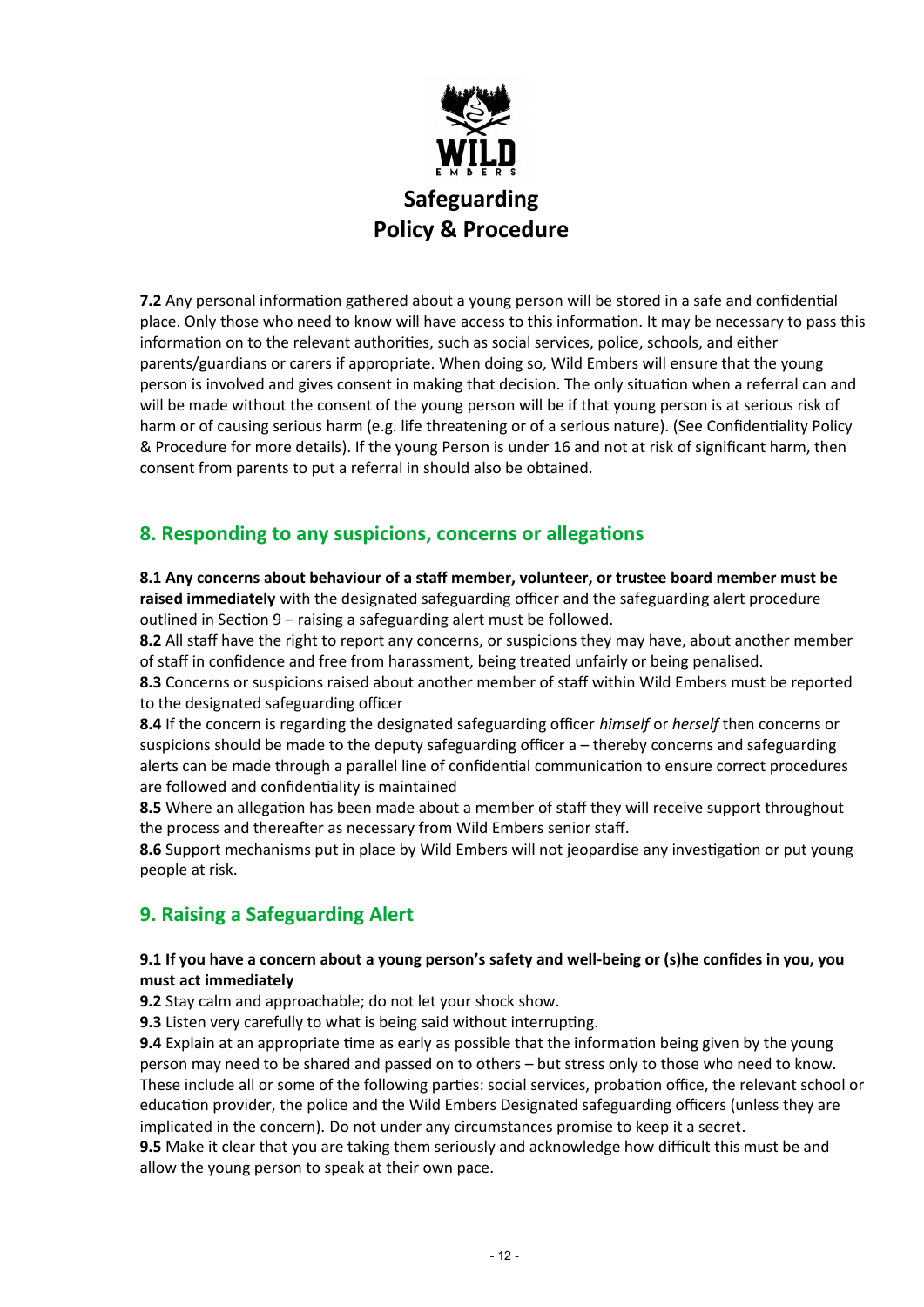

**9.6** Reassure the young person that they are doing the right thing in telling you.

**9.7** If you need to ask questions, then only ask questions for clarification, avoid asking questions that suggest particular answers, avoid asking probing questions – you do not need to know all the details; that is the job of the experts.

**9.8** Keep a detailed record of what you witnessed, heard or were told**. The report of suspected abuse should be emailed or written to the designated safeguarding officer immediately after the disclosure of abuse is made**. (S) He will then follow the procedure outlined in section 9.14 of this policy

## **In your report you must include**:

- $\triangleright$  As much detail as possible of the allegation or the grounds for suspecting abuse.
- $\triangleright$  The date and time of the incident.
- $\triangleright$  People involved, including your details
- $\triangleright$  Details of any observed injuries, please fill in the body map below to document injuries.
- $\triangleright$  Appearance and behaviour of the victim, including any injuries or behavioural observations
- $\triangleright$  Victim's account of events, as far as possible in their words. Use speech marks to indicate speech recorded verbatim
- $\triangleright$  Names of any witnesses.
- $\triangleright$  If you were present, record exactly what you saw.

### **Body Map**

Please use the body map below to document any injuries. This should be submitted to accompany the safeguarding report.

|  |  | Name of Child:                       |
|--|--|--------------------------------------|
|  |  | Nam <sub>®</sub> Date of Birth:      |
|  |  | -----Name of Worker:                 |
|  |  | <b>Date</b><br><b>Date Recorded:</b> |
|  |  | <br><b>Name</b>                      |
|  |  | <b>CODSERVATIONS:</b>                |
|  |  | Date                                 |
|  |  | *********                            |
|  |  | Obse                                 |
|  |  |                                      |
|  |  |                                      |
|  |  |                                      |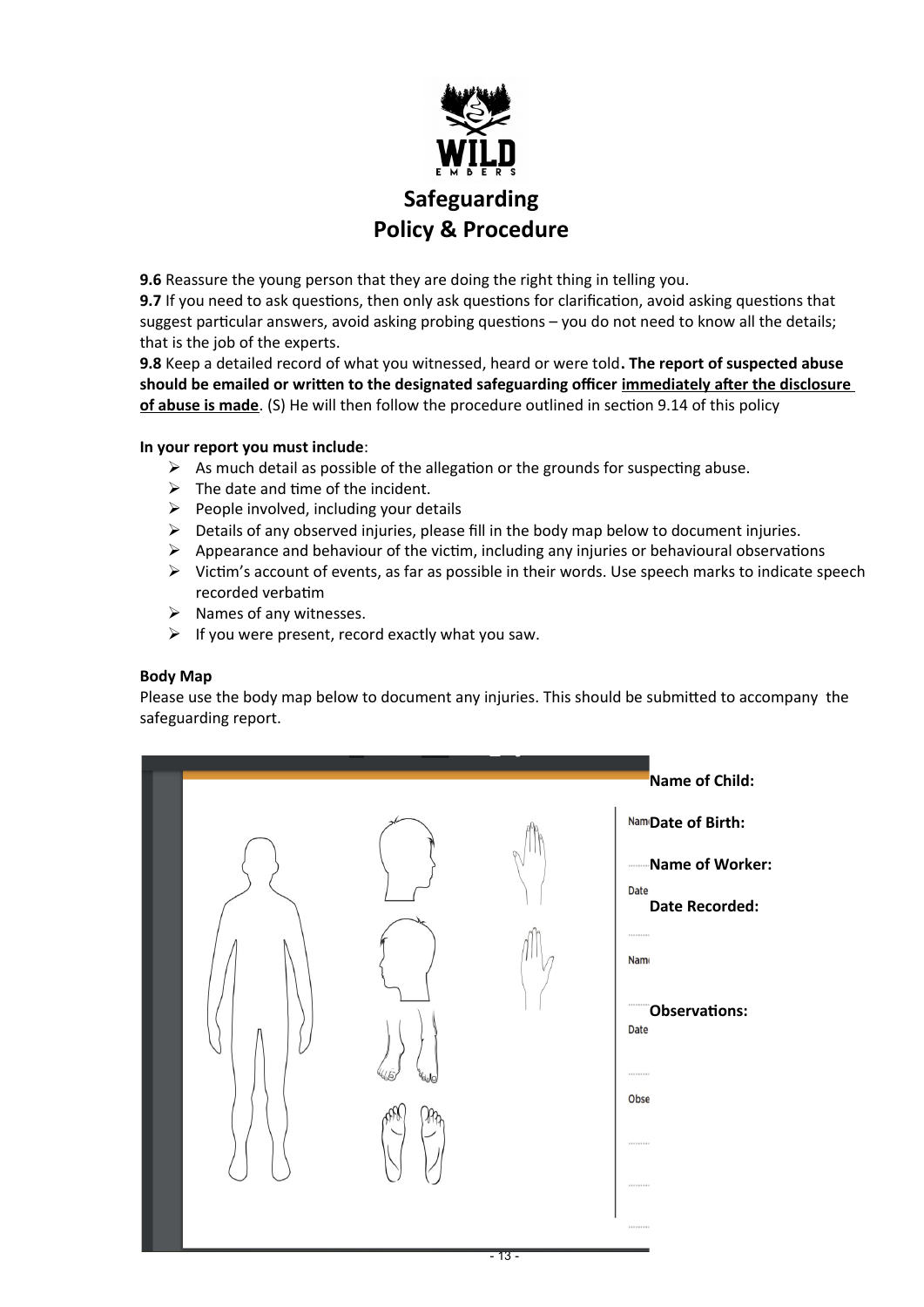

**9.9** Let the young person know that the report will be given to the Wild Embers safeguarding officers and local Safeguarding team and relevant parties.

**9.10** Let the young person know that the report will be dealt with confidentially where possible, that should they be interviewed as part of an investigation, and that Wild Embers will support them through this process

**9.11** Explain to the young person the duty of the local authority outlined in Section 10, that their safety is paramount and they are to ensure they keep themselves safe from future abuse where possible.

**Designated Safeguarding officer: Safeguarding Alert Procedure**

# **Raising a young person's or children's Safeguarding Concern**

**9.12** If you have a concern about a young person's safety and well-being or they confide in you, you must act immediately

**9.13** Consider if the young person is in immediate danger; if so, **contact the police** and **get medical help if necessary by calling 999**. For further guidance on when to call the police, visit:

[https://www.npcc.police.uk/documents/Children%20and%20Young%20people/When%20to%20call](https://www.npcc.police.uk/documents/Children%20and%20Young%20people/When%20to%20call%20the%20police%20guidance%20for%20schools%20and%20colleges.pdf) [%20the%20police%20guidance%20for%20schools%20and%20colleges.pdf](https://www.npcc.police.uk/documents/Children%20and%20Young%20people/When%20to%20call%20the%20police%20guidance%20for%20schools%20and%20colleges.pdf)

or see the PDF on Wild Embers Shared Drive Titled: '**When to call the police guidance for schools and colleges'** 

**9.14 If the young person is under 18 contact Devon Multi Agency Safeguarding Hub (MASH)** (if the young person resides within Devon County Council) **or Torbay Multi Agency Safeguarding Hub** (if the young person resides within Torbay) if the young person is not in immediate danger, find out as much as possible about the situation or incident from them.

**9.15** Download and fill out the **Devon MASH Contact form:**

**[https://www.dcfp.org.uk/training-and-resources/multi-agency-safeguarding-hub-in-devon/](https://www.dcfp.org.uk/training-and-resources/multi-agency-safeguarding-hub-in-devon/making-a-mash-contact/) [making-a-mash-contact/](https://www.dcfp.org.uk/training-and-resources/multi-agency-safeguarding-hub-in-devon/making-a-mash-contact/)**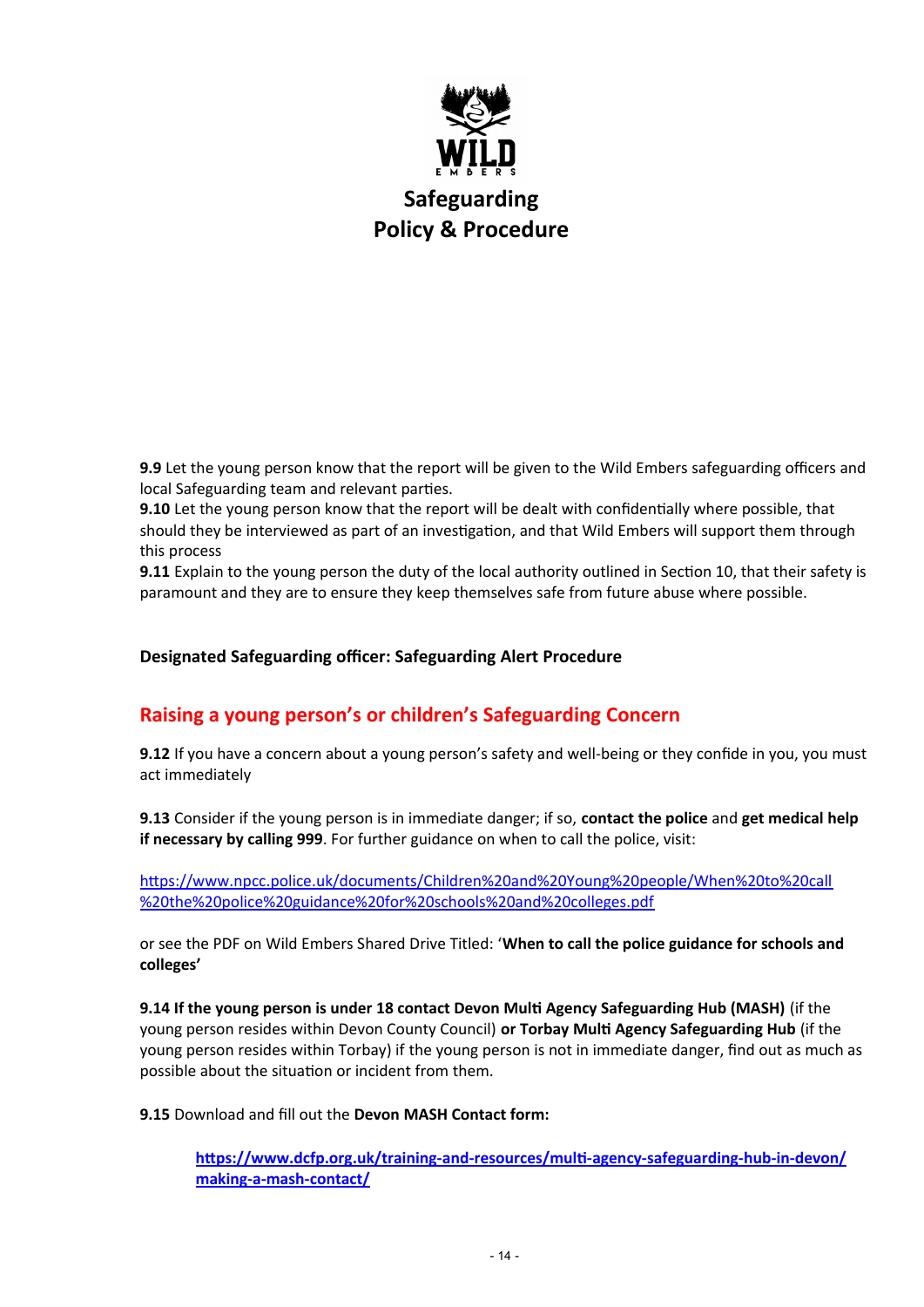

**or Torbay MASH Contact Form:**

**<http://torbaysafeguarding.org.uk/professionals/hub/>**

**And Body Map to record any observable injuries. <https://www.highspeedtraining.co.uk/hub/child-protection-body-map/>**

 $\triangleright$  be succinct and use bullet points where possible

 $\triangleright$  include a summary of current and historical concerns alongside outlining what support has been put in place to address these

 record why you feel that Children's Social Care intervention is now needed and what that will add to the current support in place

**9**.**16** If you believe that the concerns require an urgent response, for example, because the child is in immediate danger:

# Please telephone Devon County Council MASH on **0345 155 1071** or if the young person resides in Torbay: **01803 208100**

You will also be required to follow this up promptly with a written contact form.

**9.17 Aler**t both Wild Embers safeguarding officers, Alex Gostwick and Richard Scofield unless either are implicated in the safeguarding concern.

# **Raising an Adult Safeguarding Concern**

**9.18** If the person of concern is an adult please contact Devon Safeguarding Adults Partnership.

In an emergency always call 999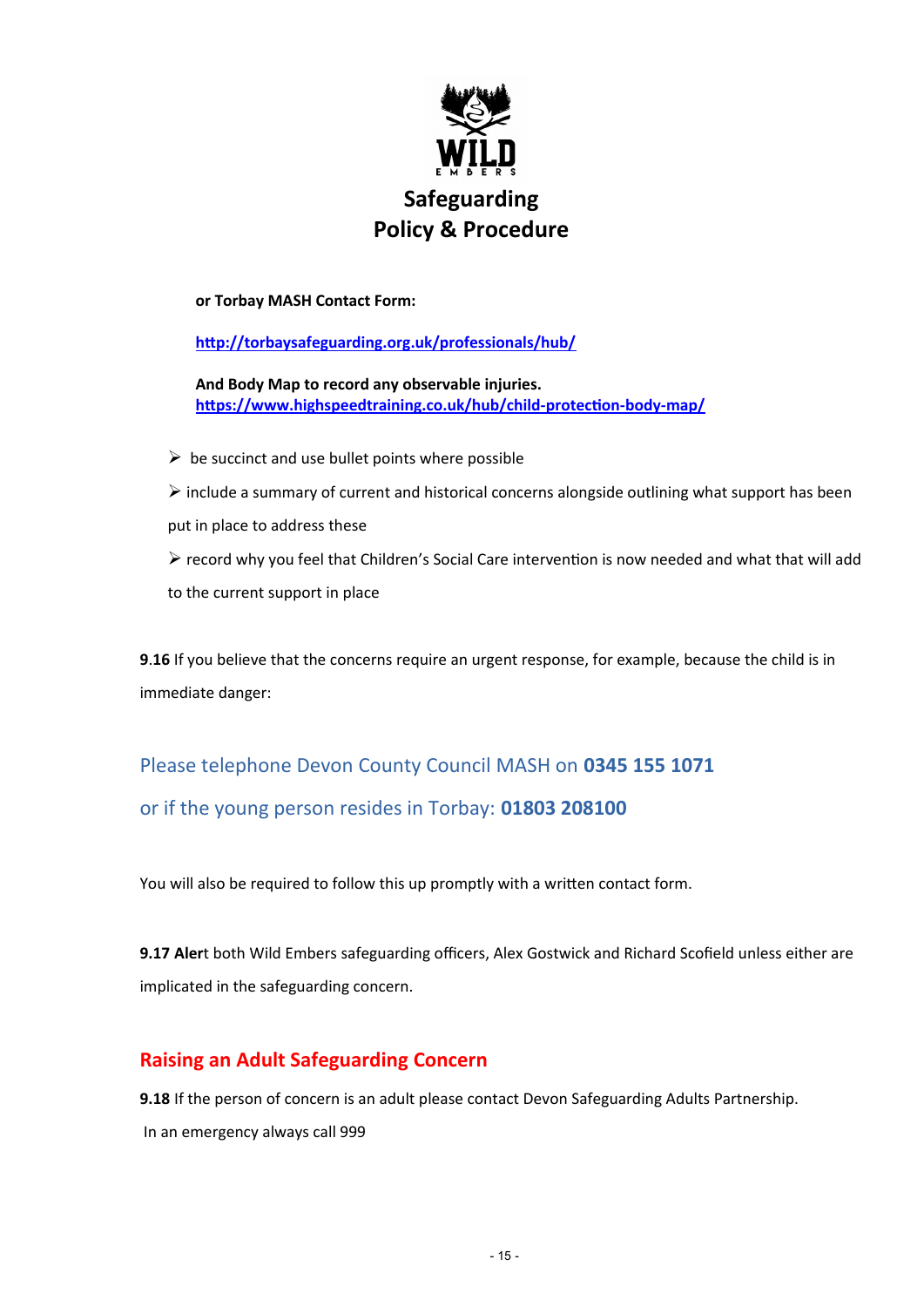

Call Care Direct on **0345 1551 007** or email [csc.caredirect@devon.gov.uk](mailto:csc.caredirect@devon.gov.uk)

(Monday-Friday 8am-8pm and Saturday 9am-1pm – outside of these hours or on bank holidays call 0845

6000 388 or email the address above)

**9.19** All Information should be kept confidential and stored so that it is not accessible by anyone implicated in the safeguarding allegation.

**9.20** The young person or adults wishes are also to be clearly recorded especially where they do not wish action to be taken.

**9.21** If the young person or adult does not wish for action to be taken, it is important to make it clear that it is Wild Ember's responsibility to report instances of suspected abuse to the above agencies where appropriate, and that the matter will be dealt with confidentiality and professionally.

**9.22** It is the designated safeguarding officer's responsibility to ensure the young person's or adults welfare is given first priority during this process. All actions should be taken to support the young person or adult and protect them from further abuse.

**9.23** All communication in relation to a safeguarding concern should be recorded and retained confidentially.

**9.24** Allegations or suspicions made about a member of staff must be dealt with in accordance with the procedure outlined in section 8.1 of this policy.

**9.25** If the local safeguarding officer is implicated in the safeguarding concern, then the deputy safeguarding officer should be notified instead and vice versa

**9.26** In the event of such an occurrence illustrated in 9.25, the deputy safeguarding officer must follow the procedure outlined from 9.12 onwards.

# **10. Following a Safeguarding Alert**

**10.1** The local authority has the following legal duties under the Care Act 2014:

**10.2** To promote adults' wellbeing in the area of protection from abuse and neglect

**10.3** To make or arrange any enquiries necessary to decide if action should be taken and if so, what action should be taken and by whom if the local authority "has reasonable cause to suspect that an adult in its area (whether or not ordinarily resident there)

**10.3.1** Has needs for care and support (whether or not the authority is meeting any of those needs),

**10.3.2** Is experiencing, or is at risk of, abuse or neglect, and

**10.3.3** As a result of those needs is unable to protect himself against the abuse or neglect or the risk of it. **10.4** Anonymous information or information from people who do not want to be identified should also be recorded

**10.5** There is a possibility that the local authority will ask Wild Embers to make enquiries.

**10.6** Wild Embers should clarify with the local authority what is expected, as this could range from a conversation with the client to a formal multi-agency meeting.